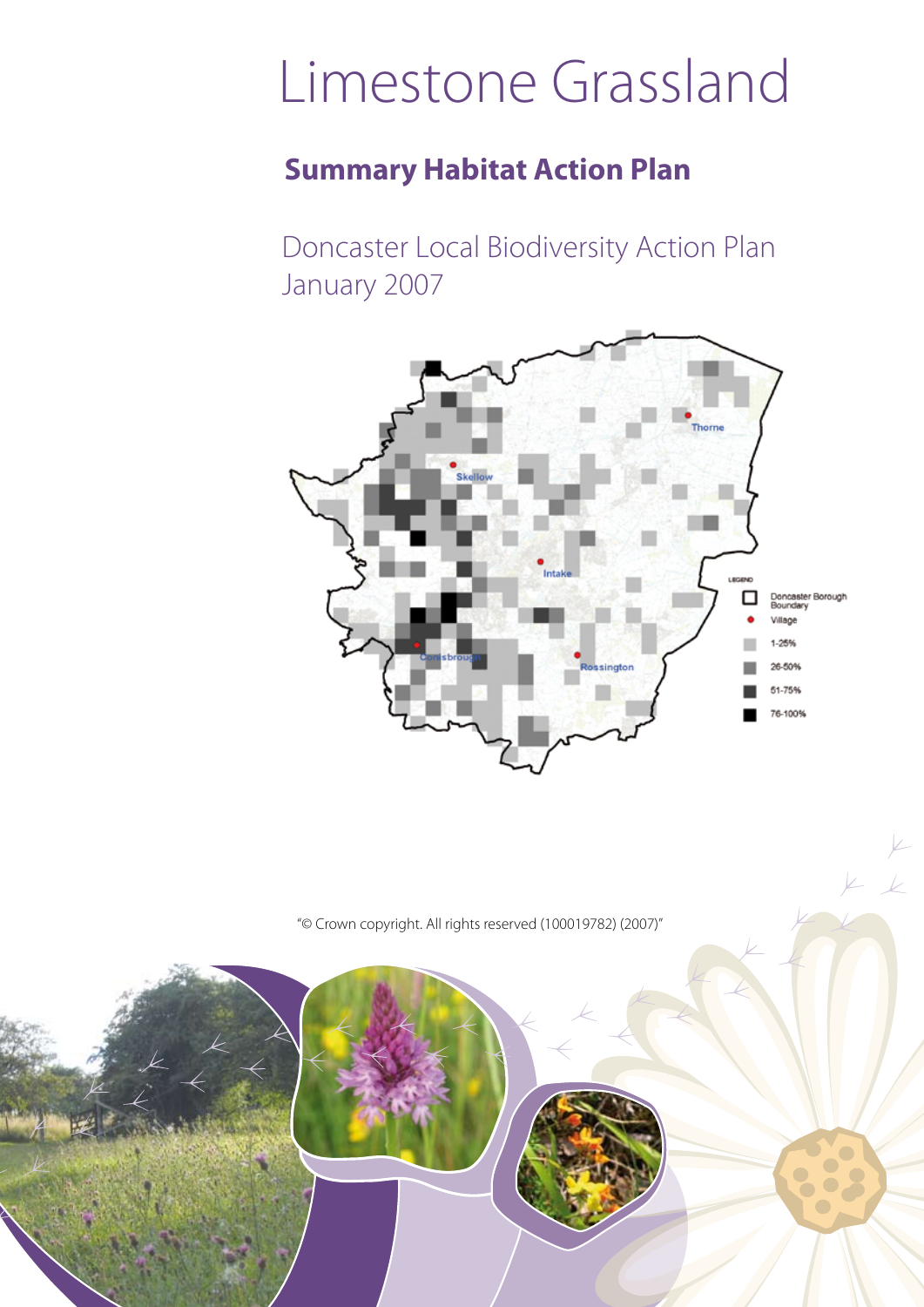#### 1 Habitat description

The Magnesian Limestone supports some of Doncaster's richest calcareous grasslands. Oat grasses often dominate the sward, together with upright brome or, in ranker areas, tor grass. The presence of fissures and cracks in the underlying limestone means that rainwater drains quickly through the thin soil, making some areas very dry and encouraging the dominance of creeping and sheep's fescues.

Limestone grasslands support a diverse invertebrate fauna. The food plants of certain butterfly species, such as the marbled white, occur only on limestone grassland sites.

It is estimated that there are between 40,000 and 50 000ha of calcareous grassland in the UK, distributed from Devon to Shetland, but local climate and subtle differences in underlying rock type means there are many different calcareous grassland types. Magnesian Limestone grassland is of very restricted extent in the British Isles, being limited to a narrow band of limestone which stretches from Ripon in the north to Nottingham in the south. The historic clearance of woodland and subsequent grazing resulted in the development of species-rich limestone grasslands. In recent times many areas of grassland have been turned over to arable cultivation; however, pockets of grassland survive on the steeper slopes of river gorges and escarpments, on railway embankments, in old quarries, churchyards and along ancient rights of way and road verges. Unimproved grasslands are also a feature of larger country estates.

### 2 Characteristic species

Fairy flax Bird's-foot trefoil Lady's bedstraw Restharrow Hoary plantain Yellow wort Salad burnet Wild basil Common milkwort Autumn gentian Autumn lady's tresses Squinancywort

Rockrose Thyme Small scabious Burnet saxifrage Pyramidal orchid Musk thistle Carline thistle Dwarf thistle Blue fleabane Dyers greenweed Dropwort Fragrant orchid

Ploughman's spikenard Crested hairgrass Bee orchid Pale St John's-wort Meadow oat Horseshoe vetch Marioram Early purple orchid Burnet rose Meadow saxifrage Greater fen sedge

### 3 Current factors causing loss or decline

- There is a lack of traditional grazing management on many sites leading to reversion to rank grassland and scrub.
- Sites where rabbit grazing is the only form of 'management' can be susceptible to fluctuations in grazing pressure during Myxomatosis outbreaks.
- Unsympathetic management of roadside verges and salting of roads causes loss of species diversity and changes in habitat type.
- There are fewer mixed farms and therefore fewer grazing herds available.<br>• Fragmentation and loss caused by development or by agricultural intens
- Fragmentation and loss caused by development, or by agricultural intensification.
- Uncontrolled access and inappropriate recreational use.<br>• Planting of inappropriate species
- Planting of inappropriate species.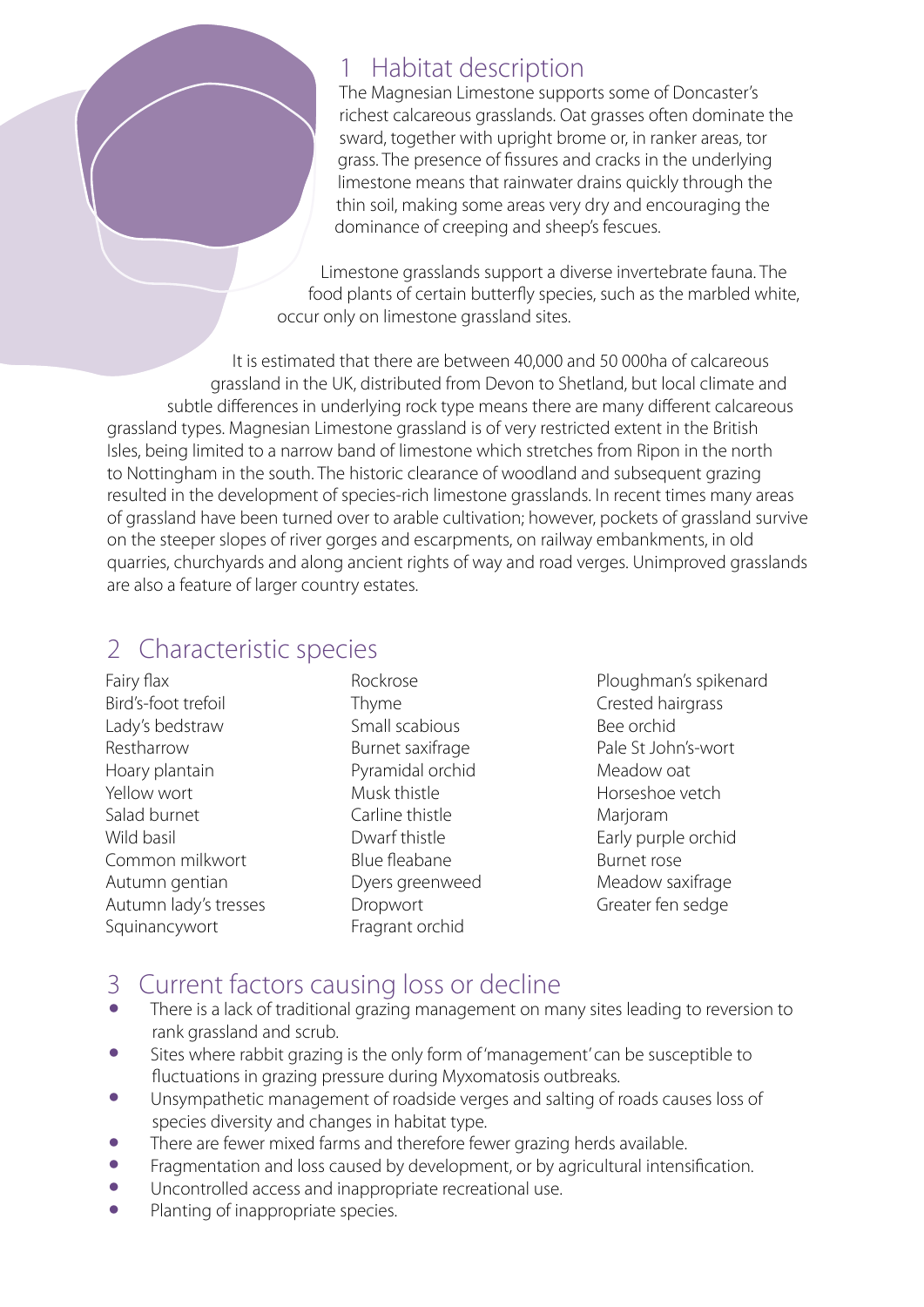# 4 Objectives, targets & proposed actions

| Objective                                                                                                                                                          | <b>Target</b>                                                                                                                                                                                                            | Ref | Action                                                                                                                                                                                                                                                                                                                                                                                                                                                                                                                                                                                                                                                                                                        | Lead & Partners                                                                                                                                                                                                                                                                                                                                             |
|--------------------------------------------------------------------------------------------------------------------------------------------------------------------|--------------------------------------------------------------------------------------------------------------------------------------------------------------------------------------------------------------------------|-----|---------------------------------------------------------------------------------------------------------------------------------------------------------------------------------------------------------------------------------------------------------------------------------------------------------------------------------------------------------------------------------------------------------------------------------------------------------------------------------------------------------------------------------------------------------------------------------------------------------------------------------------------------------------------------------------------------------------|-------------------------------------------------------------------------------------------------------------------------------------------------------------------------------------------------------------------------------------------------------------------------------------------------------------------------------------------------------------|
| 2) To restore degraded sites<br>and ensure appropriate<br>management of Limestone<br>Grassland.                                                                    | 2 sites by 2008 and 1 further<br>site by 2009.                                                                                                                                                                           | 2.2 | Bring DMBC owned Magnesian<br>grassland sites into favourable<br>management.                                                                                                                                                                                                                                                                                                                                                                                                                                                                                                                                                                                                                                  | DMBC, Yorkshire<br>Wildlife Trust (YWT),<br>Don Gorge Strategic<br>Partnership (DGSP)                                                                                                                                                                                                                                                                       |
|                                                                                                                                                                    | 2 sites with favourable<br>management by 2010.<br>(Lowland Calcareous<br>grassland is a 5-point target<br>in the Southern Magnesian<br>Limestone Joint Character<br>Area, the classification, on<br>which HLS is based.) | 2.3 | Identify land owners of existing<br>SSI Magnesian Limestone<br>Grasslands. Provide assistance to<br>owners seeking funding and/or<br>assistance for appropriate nature<br>conservation and grassland<br>management operations,<br>including:<br>• Reintroduction of grazing or<br>mowing management (where<br>appropriate).<br>Removal of invasive scrub<br>considered to be detrimental to<br>the preservation of grassland<br>species diversity.<br>Cessation or reduction of<br>fertiliser and herbicide input.<br>Monitor the effectiveness of<br>the management, by regular<br>assessment of critical habitat<br>features and selected key or<br>indicator species, and review the<br>management regime. | DMBC, Natural<br>England (NE),<br>Farming and Wildlife<br><b>Advisory Group</b><br>(FWAG)<br>NE is reliant upon<br>landowners with<br>calcareous grassland<br>coming forward for<br><b>HLS</b><br>NE may be able to<br>identify owners<br>where land has been<br>registered on the<br>Rural Land Register,<br>with Rural Payments<br><b>Agency Approval</b> |
|                                                                                                                                                                    | SSI calcareous grassland<br>sites by 2010.                                                                                                                                                                               | 2.7 | Prevent disturbance to the wildlife<br>of grasslands by the control of<br>recreational access and prevention<br>of inappropriate and damaging<br>activities. Produce action plans in<br>conjunction with SY Police where<br>necessary.                                                                                                                                                                                                                                                                                                                                                                                                                                                                        | NE, DMBC, DGSP, SY<br>Police                                                                                                                                                                                                                                                                                                                                |
| 3) To create 1 ha of<br>limestone grassland linked<br>to existing grasslands,<br>woodland and scrub<br>habitats within the<br>Magnesian Limestone<br>Natural Area. | By 2010.                                                                                                                                                                                                                 | 3.3 | Use new grassland to link existing<br>woodland, grassland and scrub<br>habitats.                                                                                                                                                                                                                                                                                                                                                                                                                                                                                                                                                                                                                              | DMBC, NE, FWAG,<br>Private landowners<br>NE is reliant upon<br>landowners with<br>habitat creation<br>proposals coming<br>forward for HLS                                                                                                                                                                                                                   |
| 4) Raise public awareness of<br>the importance and special<br>characteristics of Limestone<br>Grassland.                                                           | Leaflet for 1 site by 2008.                                                                                                                                                                                              | 4.3 | Provide an interpretive leaflet<br>to explain the special value of<br>Magnesian Limestone Grassland<br>and include a map showing the<br>location of more accessible sites.                                                                                                                                                                                                                                                                                                                                                                                                                                                                                                                                    | DBMC, NE, DGSP                                                                                                                                                                                                                                                                                                                                              |